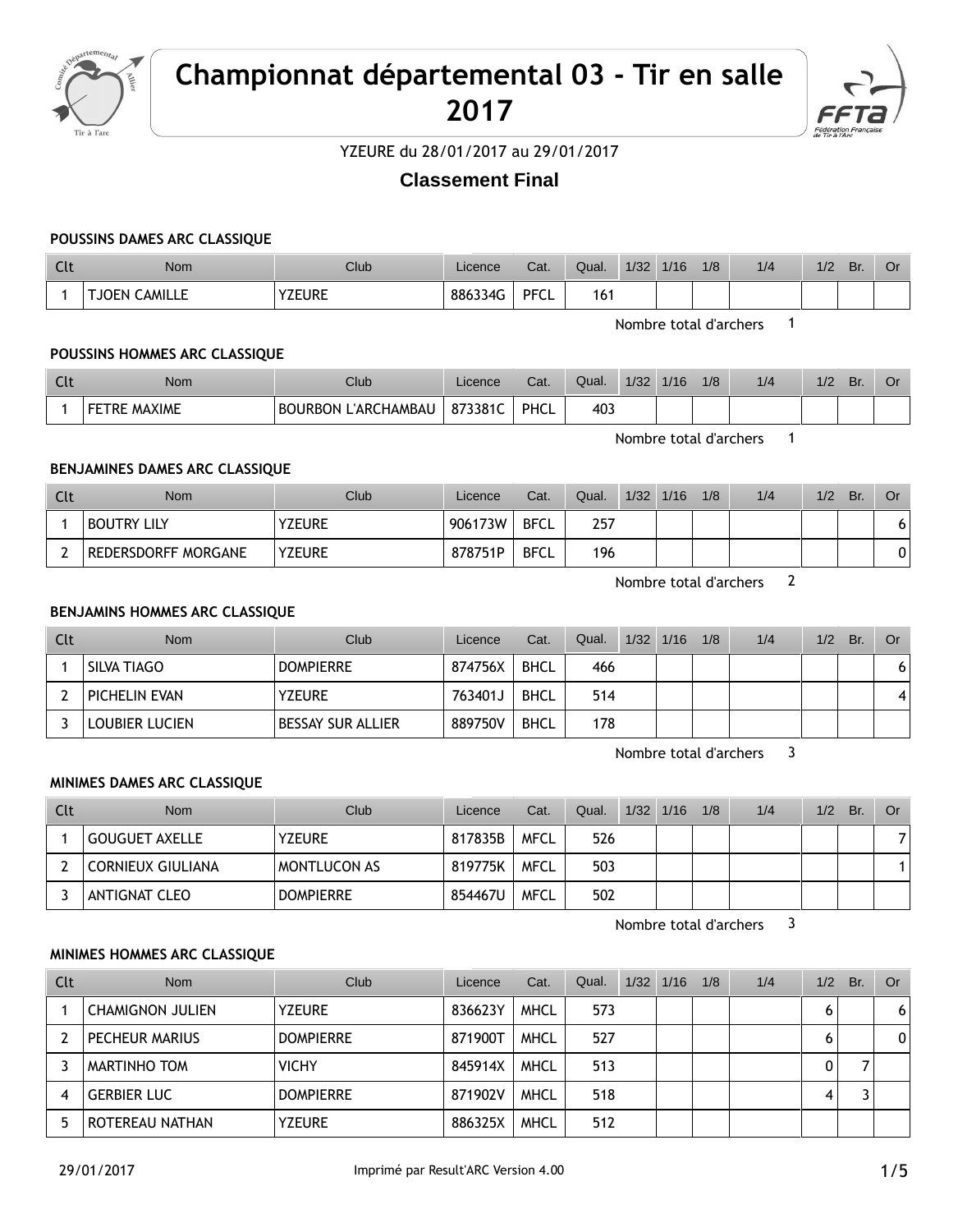|  | --<br>PΔι<br>$\sim$ | ----<br>D)<br>'NNL.<br>the contract of the contract of the contract of the contract of the contract of the contract of the contract of | <b>MHCL</b><br>903395B<br>- - - - - | $\cdot$ – $\cdot$<br>15<br>7JJ |  |  |  |  |  |  |
|--|---------------------|----------------------------------------------------------------------------------------------------------------------------------------|-------------------------------------|--------------------------------|--|--|--|--|--|--|
|--|---------------------|----------------------------------------------------------------------------------------------------------------------------------------|-------------------------------------|--------------------------------|--|--|--|--|--|--|

Nombre total d'archers 6

## **CADETTES DAMES ARC CLASSIQUE**

| Clt | <b>Nom</b>         | Club                         | Licence | Cat.        | Qual. | $1/32$ $1/16$ | 1/8 | 1/4 | 1/2 | Br. | Or |
|-----|--------------------|------------------------------|---------|-------------|-------|---------------|-----|-----|-----|-----|----|
|     | GOUGUET GAËLLE     | <b>YZEURE</b>                | 788073B | CFCL        | 515   |               |     |     |     |     | 6  |
|     | <b>BERTHON LEA</b> | <b>ST POURCAIN SUR SIOUL</b> | 892536Y | <b>CFCL</b> | 488   |               |     |     |     |     |    |

Nombre total d'archers 2

## **CADETS HOMMES ARC CLASSIQUE**

| Clt            | <b>Nom</b>                | Club                  | Licence | Cat.        | Qual. | 1/32 | 1/16 | 1/8 | 1/4 | 1/2 | Br. | Or. |
|----------------|---------------------------|-----------------------|---------|-------------|-------|------|------|-----|-----|-----|-----|-----|
|                | ROTEREAU NICOLAS          | <b>YZEURE</b>         | 809974G | CHCL        | 535   |      |      |     | 6   | 6   |     |     |
| $\overline{2}$ | <b>DESHAYES FLAVIEN</b>   | <b>YZEURE</b>         | 854297J | <b>CHCL</b> | 487   |      |      |     | 6   | 6   |     |     |
| 3              | <b>SCHERENNE ENZO</b>     | <b>DOMPIERRE</b>      | 873993T | <b>CHCL</b> | 495   |      |      |     | 6   | 0   | 6   |     |
| 4              | SILVA MATTEO              | <b>DOMPIERRE</b>      | 801227Z | <b>CHCL</b> | 484   |      |      |     |     | 2   | 0   |     |
| 5              | MAXIME ANTOINE            | <b>YZEURE</b>         | 757015T | <b>CHCL</b> | 435   |      |      |     | 5   |     |     |     |
| 6              | <b>TOUMAZET GUILLAUME</b> | <b>MONTLUCON AS</b>   | 857251V | <b>CHCL</b> | 452   |      |      |     | 3   |     |     |     |
|                | SAVIN YANN                | ST POURCAIN SUR SIOUL | 871473D | CHCL        | 450   |      |      |     | 2   |     |     |     |
| 8              | <b>REDERSDORFF LOUIS</b>  | <b>YZEURE</b>         | 886318P | <b>CHCL</b> | 222   |      |      |     | 0   |     |     |     |

Nombre total d'archers 8

#### **JUNIORS DAMES ARC CLASSIQUE**

| Clt | Nom                      | $C$ lub                    | Licence | Cat.        | Qual. | 1/32 | 1/16 | 1/8 | 1/4 | 1/2 | Br. | U |
|-----|--------------------------|----------------------------|---------|-------------|-------|------|------|-----|-----|-----|-----|---|
|     | <b>AURORE</b><br>PAUTRAT | LEFRANCHE D'ALLIER<br>VILL | 690470L | <b>JFCL</b> | 541   |      |      |     |     |     |     |   |

Nombre total d'archers 1

#### **JUNIORS HOMMES ARC CLASSIQUE**

| Clt | <b>Nom</b>                | Club                         | Licence | Cat.        | Qual. | 1/32 | 1/16 | 1/8 | 1/4 | 1/2 | Br. | Or. |
|-----|---------------------------|------------------------------|---------|-------------|-------|------|------|-----|-----|-----|-----|-----|
|     | <b>BRANDON BASTIEN</b>    | <b>YZEURE</b>                | 753856J | JHCL        | 550   |      |      |     |     |     |     | 6   |
|     | <b>DESHAYES GUILLAUME</b> | <b>ST POURCAIN SUR SIOUL</b> | 854299L | <b>JHCL</b> | 498   |      |      |     |     |     |     | 0   |
|     | ELINAS YANNIS             | <b>VILLEFRANCHE D'ALLIER</b> | 840419Z | JHCL        | 423   |      |      |     |     | O.  |     |     |
|     | PACAUD JORDAN             | <b>DOMPIERRE</b>             | 901798R | JHCL        | 292   |      |      |     |     |     |     |     |

Nombre total d'archers 4

#### **SENIORS DAMES ARC CLASSIQUE**

| Clt | <b>Nom</b>                    | Club                         | Licence | Cat.        | Qual. | $1/32$ $1/16$ | 1/8 | 1/4 | 1/2 | Br. | <b>Or</b> |
|-----|-------------------------------|------------------------------|---------|-------------|-------|---------------|-----|-----|-----|-----|-----------|
|     | <b>BRUEL MARINA</b>           | <b>BESSAY SUR ALLIER</b>     | 816489N | <b>SFCL</b> | 524   |               |     | 6   | 6   |     | 6         |
|     | <b>CAUCHY ANNE LISE</b>       | <b>YZEURE</b>                | 286017N | <b>SFCL</b> | 552   |               |     | 6   | 6   |     | 4         |
|     | <b>FAUCONNIER MELISSANDRE</b> | <b>YZEURE</b>                | 905873V | <b>SFCL</b> | 456   |               |     | 6   | 4   |     |           |
| 4   | LAGARDE AMELIE                | <b>VILLEFRANCHE D'ALLIER</b> | 468297U | <b>SFCL</b> | 510   |               |     |     |     |     |           |
| 5   | <b>LOLIVE CHRISTELLE</b>      | ST POURCAIN SUR SIOUL        | 883033U | <b>SFCL</b> | 515   |               |     | 4   |     |     |           |
| 6   | <b>GUILLOT NATHALIE</b>       | ST POURCAIN SUR SIOUL        | 809954K | <b>SFCL</b> | 481   |               |     |     |     |     |           |
|     | CAZALA EMILIE                 | <b>VILLEFRANCHE D'ALLIER</b> | 869592J | <b>SFCL</b> | 396   |               |     | 0   |     |     |           |
| Ex  | <b>GUICHARD NATHALIE</b>      | <b>YZEURE</b>                | 848094S | <b>SFCL</b> | 393   |               |     | 0   |     |     |           |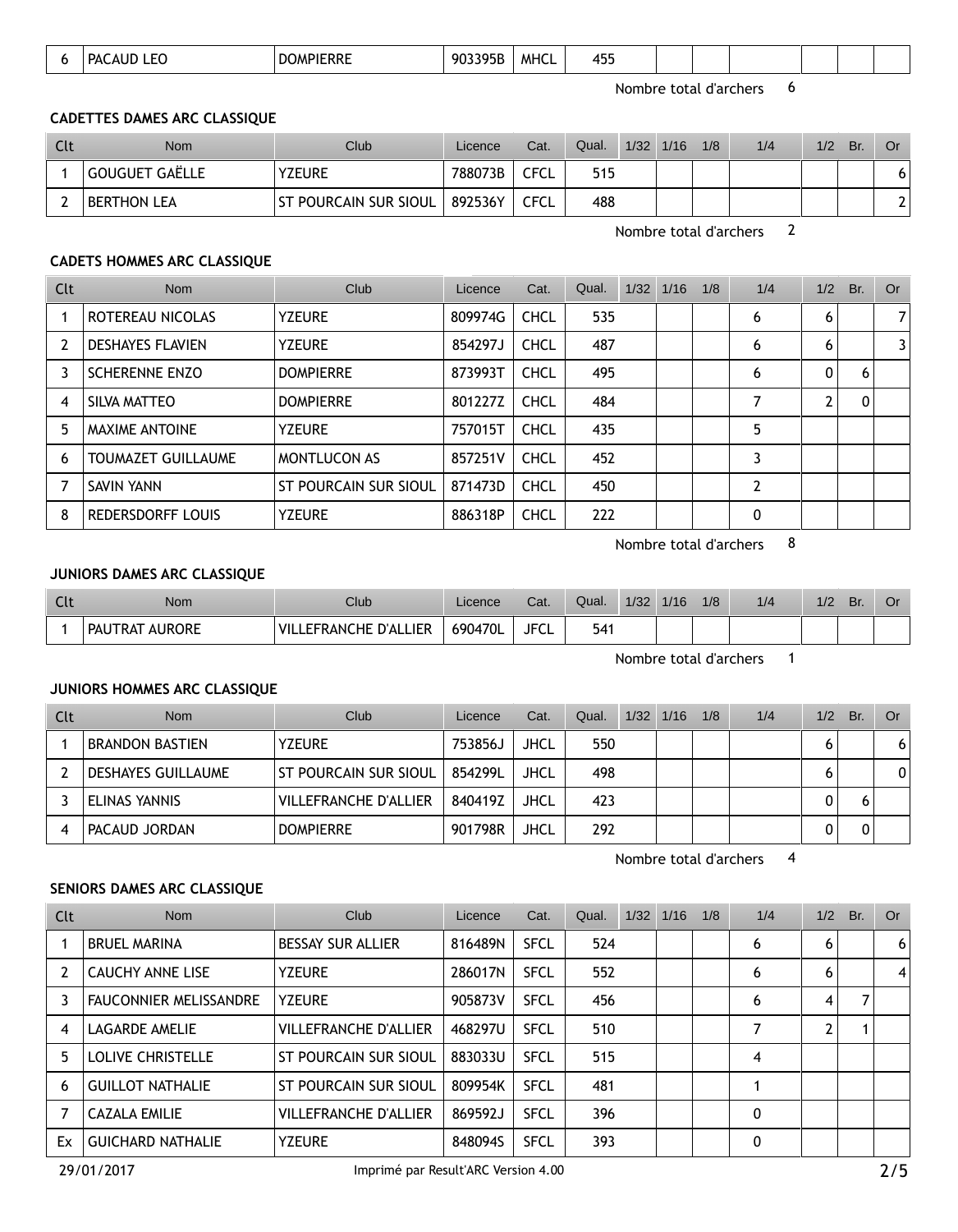|     | LAUDINE<br>VIAL CL            | ' SUR ALLIER<br><b>BESSAY</b> | <b>SECI</b><br>827634C<br>∼ | 368 |  |  |  |
|-----|-------------------------------|-------------------------------|-----------------------------|-----|--|--|--|
| 1 C | <b>CHANTAL</b><br><b>JOEN</b> | <b>YZEURE</b>                 | SECI<br>886337K<br>∼        | 285 |  |  |  |

Nombre total d'archers 10

## **SENIORS HOMMES ARC CLASSIQUE**

| Clt            | <b>Nom</b>               | Club                         | Licence | Cat.        | Qual. | 1/32 1/16 | 1/8            | 1/4          | 1/2          | Br. | <b>Or</b>      |
|----------------|--------------------------|------------------------------|---------|-------------|-------|-----------|----------------|--------------|--------------|-----|----------------|
| 1              | RUTKOWSKI QUENTIN        | <b>YZEURE</b>                | 699249D | <b>SHCL</b> | 563   |           | 6              | 6            | 6            |     | 7              |
| $\overline{2}$ | <b>CONNAN SEBASTIEN</b>  | <b>ST POURCAIN SUR SIOUL</b> | 394359B | <b>SHCL</b> | 537   |           | 6              | 7            | 6            |     | 1 <sup>1</sup> |
| 3              | RAMDANI NICOLAS          | <b>BESSAY SUR ALLIER</b>     | 457622R | <b>SHCL</b> | 532   |           | 6              | 6            | $\mathbf{0}$ | 7   |                |
| 4              | PINAUD CHRISTOPHE        | <b>VILLEFRANCHE D'ALLIER</b> | 351445F | <b>SHCL</b> | 536   |           | 6              | 7            | 5            | 3   |                |
| 5              | SOARES DOMINIQUE         | <b>MONTLUCON AS</b>          | 677354E | <b>SHCL</b> | 520   |           | 6              | 3            |              |     |                |
| 6              | LAURO JOSEPH             | <b>VILLEFRANCHE D'ALLIER</b> | 862997R | <b>SHCL</b> | 513   |           | 6              | 1            |              |     |                |
| 7              | <b>BERTHON SYLVAIN</b>   | ST POURCAIN SUR SIOUL        | 904513S | <b>SHCL</b> | 521   |           | 6              | $\mathbf{0}$ |              |     |                |
| Ex             | <b>ANDRE CEDRIC</b>      | <b>BOURBON L'ARCHAMBAU</b>   | 462667Z | <b>SHCL</b> | 498   |           | 6              | $\mathbf{0}$ |              |     |                |
| 9              | <b>DEVAUX LAURENT</b>    | <b>BOURBON L'ARCHAMBAU</b>   | 414602E | <b>SHCL</b> | 497   |           | 4              |              |              |     |                |
| 9              | SILVA DAVID              | <b>DOMPIERRE</b>             | 874755W | <b>SHCL</b> | 482   |           | $\overline{4}$ |              |              |     |                |
| 9              | <b>BERGOGNE SYLVAIN</b>  | <b>ST POURCAIN SUR SIOUL</b> | 433781B | <b>SHCL</b> | 467   |           | $\overline{2}$ |              |              |     |                |
| 9              | <b>HOLIERHOEK RUDOLF</b> | VILLEFRANCHE D'ALLIER        | 897561K | <b>SHCL</b> | 451   |           | $\overline{2}$ |              |              |     |                |
| 9              | TRONQUET MATHIEU         | <b>MONTLUCON AS</b>          | 365638H | <b>SHCL</b> | 434   |           | $\overline{2}$ |              |              |     |                |
| 9              | <b>TRAVICHON NICOLAS</b> | VILLEFRANCHE D'ALLIER        | 900856S | <b>SHCL</b> | 428   |           | $\overline{2}$ |              |              |     |                |
| 9              | <b>COLLINET VIVIEN</b>   | VILLEFRANCHE D'ALLIER        | 831179F | <b>SHCL</b> | 445   |           | 0              |              |              |     |                |
| 9              | <b>BROUCHARD JEROME</b>  | <b>VILLEFRANCHE D'ALLIER</b> | 834152M | <b>SHCL</b> | 379   |           | 0              |              |              |     |                |
| 17             | MATJASEC SEBASTIEN       | VILLEFRANCHE D'ALLIER        | 914876F | <b>SHCL</b> | 297   |           |                |              |              |     |                |

## **VETERANS DAMES ARC CLASSIQUE**

| Clt | Nom                                    | Club                  | Licence | Cat.        | Qual. | $1/32$ $1/16$ | 1/8 | 1/4 | 1/2          | Br. | Or |
|-----|----------------------------------------|-----------------------|---------|-------------|-------|---------------|-----|-----|--------------|-----|----|
|     | LUROL SYLVIE                           | VILLEFRANCHE D'ALLIER | 256440P | <b>VFCL</b> | 556   |               |     |     | O            |     | 6  |
|     | <b>BONNET NADINE</b>                   | <b>DOMPIERRE</b>      | 339063X | <b>VFCL</b> | 503   |               |     |     | <sub>n</sub> |     | 0  |
|     | <b>BOUTRY-GUYOT DOMINIQUE   YZEURE</b> |                       | 789898K | <b>VFCL</b> | 339   |               |     |     |              |     |    |
|     | ROTEREAU AGNES                         | <b>YZEURE</b>         | 854317F | <b>VFCL</b> | 213   |               |     |     |              |     |    |

Nombre total d'archers 4

Nombre total d'archers 17

## **VETERANS HOMMES ARC CLASSIQUE**

| Clt | <b>Nom</b>              | Club                         | Licence | Cat.        | Qual. | $1/32$ $1/16$ | 1/8 | 1/4 | 1/2 | Br. | Or |
|-----|-------------------------|------------------------------|---------|-------------|-------|---------------|-----|-----|-----|-----|----|
|     | NELY PATRICK            | <b>DOMPIERRE</b>             | 758810U | <b>VHCL</b> | 469   |               |     |     |     |     | 6  |
|     | POULAIN CHRISTIAN       | <b>BESSAY SUR ALLIER</b>     | 873610B | <b>VHCL</b> | 498   |               |     |     |     |     | 0  |
|     | <b>BRANDON PASCAL</b>   | <b>VILLEFRANCHE D'ALLIER</b> | 758122W | <b>VHCL</b> | 496   |               |     |     |     | 6   |    |
|     | <b>CREPEAU FREDERIC</b> | <b>BOURBON L'ARCHAMBAU</b>   | 875771A | <b>VHCL</b> | 465   |               |     |     |     | 0   |    |
|     | <b>TRAVICHON MICHEL</b> | <b>YZEURE</b>                | 762481J | <b>VHCL</b> | 444   |               |     |     |     |     |    |
| h   | JANDEAU RICHARD         | <b>YZEURE</b>                | 924558E | <b>VHCL</b> | 273   |               |     |     |     |     |    |

Nombre total d'archers 6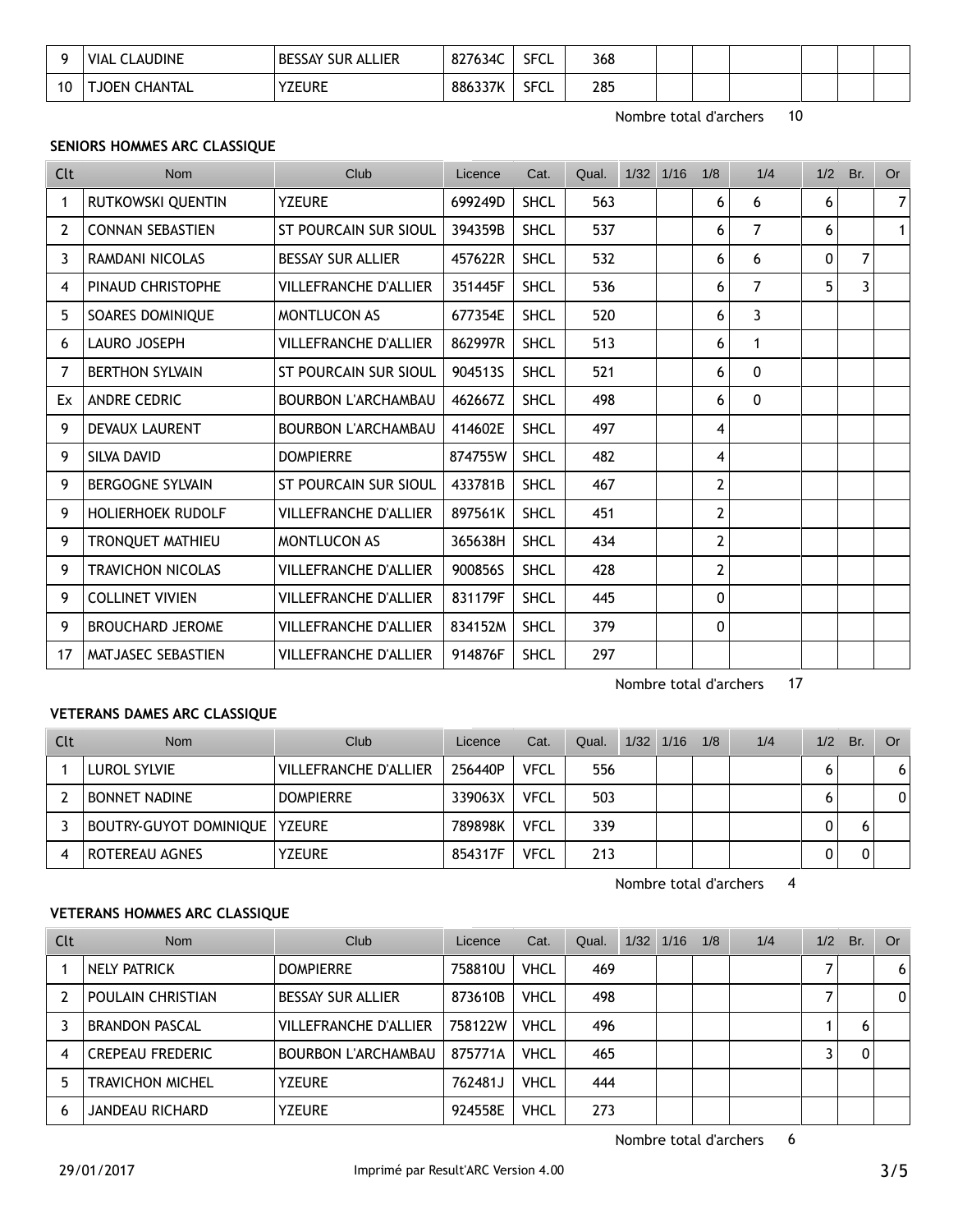#### **SUPER VETERANS DAMES ARC CLASSIQUE**

| $\sim$<br>ີ | Nom            | Club                                   | Licence | Cat.        | Qual. | 1/32 | 1/16 | 1/8 | 1/4 | $\frac{1}{2}$ | Br. |  |
|-------------|----------------|----------------------------------------|---------|-------------|-------|------|------|-----|-----|---------------|-----|--|
|             | BOULTON DOREEN | <b>EFRANCHE D'ALLIER</b><br><b>VIL</b> | 634200Y | <b>SVEC</b> | 256   |      |      |     |     |               |     |  |

Nombre total d'archers 1

## **SUPER VETERANS HOMMES ARC CLASSIQUE**

| Clt            | Nom                      | Club                         | Licence | Cat.         | Qual. | $1/32$ $1/16$ | 1/8 | 1/4            | 1/2 | Br. | Or             |
|----------------|--------------------------|------------------------------|---------|--------------|-------|---------------|-----|----------------|-----|-----|----------------|
|                | <b>GRANDJEAN MICHEL</b>  | <b>MONTLUCON AS</b>          | 850288B | <b>SVHCL</b> | 444   |               |     | 6              | 6   |     | 6              |
| $\overline{2}$ | <b>LEGRAND ALAIN</b>     | <b>VILLEFRANCHE D'ALLIER</b> | 783626T | <b>SVHCL</b> | 464   |               |     | 6              | 6   |     | 5 <sub>1</sub> |
|                | <b>GUITTON MICHEL</b>    | <b>BESSAY SUR ALLIER</b>     | 351340S | SVHCL        | 513   |               |     | 6              | 2   | 6   |                |
| 4              | <b>SUARD RONALD</b>      | <b>VICHY</b>                 | 898086F | <b>SVHCL</b> | 423   |               |     | 6              | 0   | 0   |                |
| 5.             | <b>PROVOST CLAUDE</b>    | <b>DOMPIERRE</b>             | 733540B | <b>SVHCL</b> | 501   |               |     | 5              |     |     |                |
| Ex             | <b>VARANGE JEAN PAUL</b> | <b>DOMPIERRE</b>             | 853386U | SVHCL        | 472   |               |     | 5              |     |     |                |
|                | ROBERT JEAN MARIE        | <b>VICHY</b>                 | 303774P | SVHCL        | 495   |               |     | $\overline{2}$ |     |     |                |
| 8              | ROCHELET JACKY           | <b>VILLEFRANCHE D'ALLIER</b> | 805304F | <b>SVHCL</b> | 391   |               |     | 0              |     |     |                |
| 9              | ARNOULD JEAN MICHEL      | <b>VILLEFRANCHE D'ALLIER</b> | 812836T | <b>SVHCL</b> | 341   |               |     |                |     |     |                |

Nombre total d'archers 9

## **SENIORS HOMMES ARC A POULIES**

| Clt | Nom                  | Club                         | Licence | Cat.        | Qual. | 1/32 | 1/16 | 1/8 | 1/4 | 1/2 | Br. | Or . |
|-----|----------------------|------------------------------|---------|-------------|-------|------|------|-----|-----|-----|-----|------|
|     | DISSART FABIEN       | <b>VICHY</b>                 | 307627C | <b>SHCO</b> | 561   |      |      |     |     | 141 |     | 142  |
|     | MERCIER FREDERIC     | <b>VILLEFRANCHE D'ALLIER</b> | 343144H | <b>SHCO</b> | 543   |      |      |     |     | 135 |     | 134  |
|     | <b>FETRE LIONEL</b>  | BOURBON L'ARCHAMBAU          | 827853R | <b>SHCO</b> | 539   |      |      |     |     | 120 | 137 |      |
| 4   | LAURO ABEL           | <b>VILLEFRANCHE D'ALLIER</b> | 8629985 | <b>SHCO</b> | 543   |      |      |     |     | 134 | 126 |      |
|     | DUPECHOT SYLVAIN     | <b>CACHY</b>                 | 597830R | <b>SHCO</b> | 578   |      |      |     |     |     |     |      |
| 6   | <b>IGIER SYLVAIN</b> | <b>YZEURE</b>                | 886329B | <b>SHCO</b> | 509   |      |      |     |     |     |     |      |

Nombre total d'archers 6

## **VETERANS HOMMES ARC A POULIES**

| Clt | <b>Nom</b>          | Club                  | Licence | Cat.        | Qual. | $1/32$ $1/16$ | 1/8 | 1/4 | 1/2 | Br. | Or  |
|-----|---------------------|-----------------------|---------|-------------|-------|---------------|-----|-----|-----|-----|-----|
|     | LAFAYE GUY          | VILLEFRANCHE D'ALLIER | 459284X | <b>VHCO</b> | 561   |               |     |     |     |     | 136 |
|     | GRANSEIGNE PHILIPPE | I BESSAY SUR ALLIER   | 806140P | <b>VHCO</b> | 534   |               |     |     |     |     | 131 |
|     | MERCIER JEAN LUC    | VILLEFRANCHE D'ALLIER | 343143G | <b>VHCO</b> | 528   |               |     |     |     |     |     |

Nombre total d'archers 3

## **SUPER VETERANS DAMES ARC A POULIES**

| $\sim$<br>uu | <b>Nom</b>                   | Club             | Licence        | Cat.         | Qual. | 1/32 | 1/16 | 1/8 | 1/4 | 1/2 | Br. | Or |
|--------------|------------------------------|------------------|----------------|--------------|-------|------|------|-----|-----|-----|-----|----|
|              | <b>CORINNE</b><br>USE<br>DEI | <b>DOMPIERRE</b> | <u>ን39062W</u> | <b>SVFCO</b> | 550   |      |      |     |     |     |     |    |

Nombre total d'archers 1

## **SUPER VETERANS HOMMES ARC A POULIES**

| Clt | <b>Nom</b>        | <b>Club</b>      | Licence | Cat. | Qual. | 1/32 | 1/16 | 1/8 | 1/4 | 1/2 | Br. | Or  |
|-----|-------------------|------------------|---------|------|-------|------|------|-----|-----|-----|-----|-----|
|     | DELECLUSE BERNARD | <b>DOMPIERRE</b> | 339064Y | SVHC | 566   |      |      |     |     | 140 |     | 140 |
|     | CAUCHY ALAIN      | <b>YZEURE</b>    | 254322M | SVHC | 550   |      |      |     |     | 135 |     | 35  |